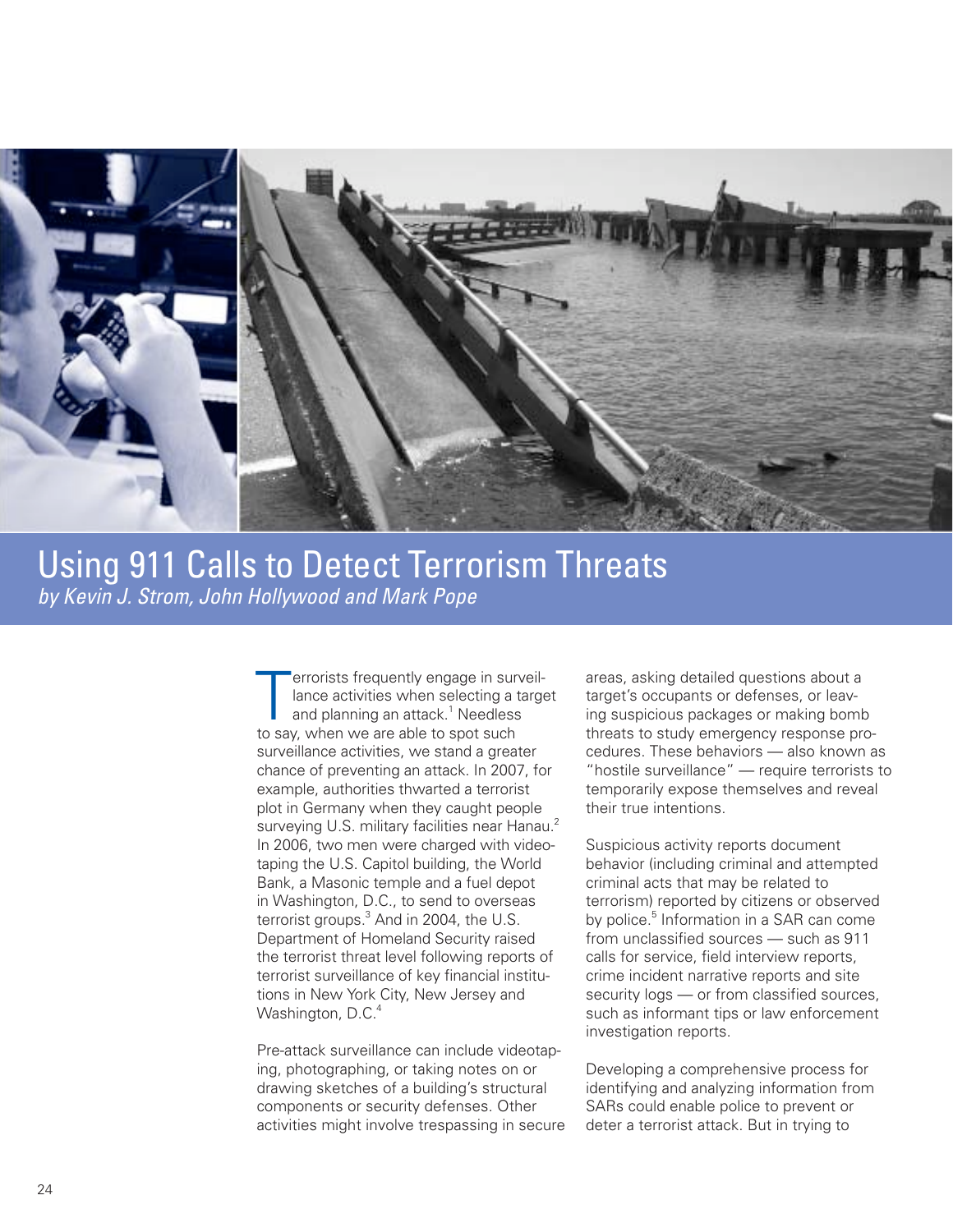**NIJ** 

pull this information quickly out of SARs, law enforcement agencies face two major challenges:

- **E** Identifying: How to efficiently identify and prioritize cases of interest from the large volume of SARs.
- **Analyzing:** How to analyze SARs that often have dissimilar formats and that contain open-text comment fields that must be searched for key data.

 Identifying cases of interest is not easy: Attempting to determine if suspicious behavior is truly indicative of something bial needle in the haystack. Potentially hostile surveillance is, of course, intended to appear innocuous to the casual observer. And as every law enforcement officer knows, behaviors can be misinterpreted by citizens, can result in "false-positive" reports. more sinister is like looking for the proverofficers or security personnel, which, in turn,

Analyzing information from SARs is also inherently challenging. For example, only a small number of potential terrorist-related activities may be contained in a 911 call database of thousands of SARs. The large volume of data requires a filter process, a process to separate the merely suspicious from true terrorist surveillance activities. Most law enforcement agencies, however, have had limited guidance on analyzing, prioritizing and disseminating operationally relevant information from SAR data sources that often are in different formats and that contain comment fields not easily comparable.

from one type of SAR: 911 calls for service.<sup>6</sup> In 2006, the National Institute of Justice funded RTI International to develop and test a process for analyzing and prioritizing data As part of that project, RTI researchers (including the authors of this article), in collaboration with the Washington, D.C., Metropolitan Police Department, analyzed more than 1.3 million 911 MPD call records.

The main goal of our study was not to identify confirmed terrorist activity. Rather,

*Our study showed that simple analytic processes could produce operationally relevant findings from 911 calls.* 

we designed and tested a process for reducing a large volume of data to a smaller subset of incidents that could then be reviewed for follow-up investigation. Our study showed that simple analytic processes could produce operationally relevant findings from 911 calls. We documented this process so it could be implemented and refined in other jurisdictions.

## **Analyzing 911 Calls**

There are several advantages to being able to use 911 call records to detect potential terrorist activities. First, in one sense, data have already been "filtered" through the citizen's perception: that is, before a person makes a 911 call, the suspicious behavior has already risen to a certain level of seriousness in his or her mind. Second, 911 calls constitute public information that can be analyzed without infringing on individual privacy rights (unlike analyses of personal data from credit card transactions and phone records, for example, which have come under heavy criticism for violating privacy). $<sup>7</sup>$ </sup> Perhaps most importantly, 911 calls include behaviors underreported in other police data sources. For instance, if police respond to a suspicious activity call and the suspect is no longer at the scene, a formal incident report may not be completed.

The process we developed to analyze 911 calls has five major steps (see, "Identifying Potential Terrorist Behavior Using 911 Calls: A Five-Step Process," page 26). These steps can be easily replicated and do not require extensive technical training or software. Once refined and tested in additional jurisdictions, this process could be implemented more widely to monitor suspicious activity as part of a police department's homeland security and crime prevention efforts.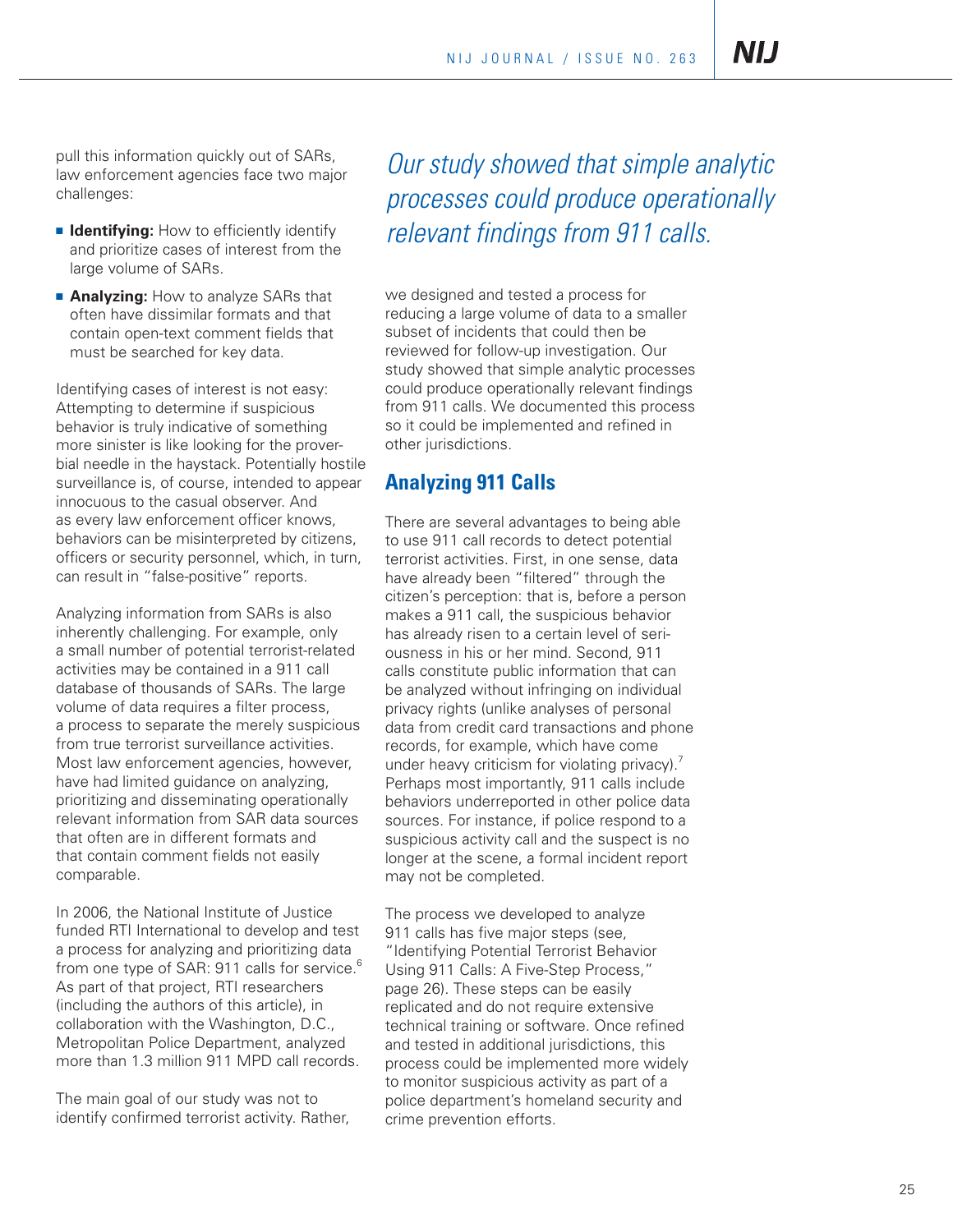

**Step 1:** We started with more than 1.3 million electronic 911 call records that spanned a 20-month period. There were two types of records: one with consistent data fields and one with text of the conversation between the 911 operator and the caller. In this step, we compiled data into a single searchable database, including call location (for example, geospatial coordinates, cross streets or addresses); call date and time; type of call (for example, bomb threats or suspicious persons, vehicles or packages); and comments entered by the 911 operator.

**Step 2:** We filtered the records based on their call type: "suspicious persons," "suspicious vehicles," "suspicious packages," "bomb threats," "investigate the

trouble" and "other." This narrowed the data to about 100,000 records.

**Step 3:** We searched the 100,000 records for surveillance-related keywords: video, photography, taking notes and using visual aids. This narrowed the records search to approximately 1,200, which we then manually reviewed. Our manual review reduced the pool of potential hostile surveillance or probing records to about 850.

**Step 4:** We sorted the 850 records by location, time and type of activity to identify clusters of incidents in time and space. "Space" refers to the same address or addresses that are close by. "Time" refers to clusters in a particular space that occurred within a few months or, in some cases,

| <u>sai vollialise Tiolatsa Ito y IVol as</u> |  |  |  |
|----------------------------------------------|--|--|--|
| <b>Keywords Used in the 911 Call</b>         |  |  |  |
| Photo, Camera, Picture                       |  |  |  |
| Video, Taping, Film, Camcorder               |  |  |  |
| Note, Write, Typing                          |  |  |  |
| Binocular, Telescope, Lens                   |  |  |  |
|                                              |  |  |  |

#### **Surveillance-Related Keywords**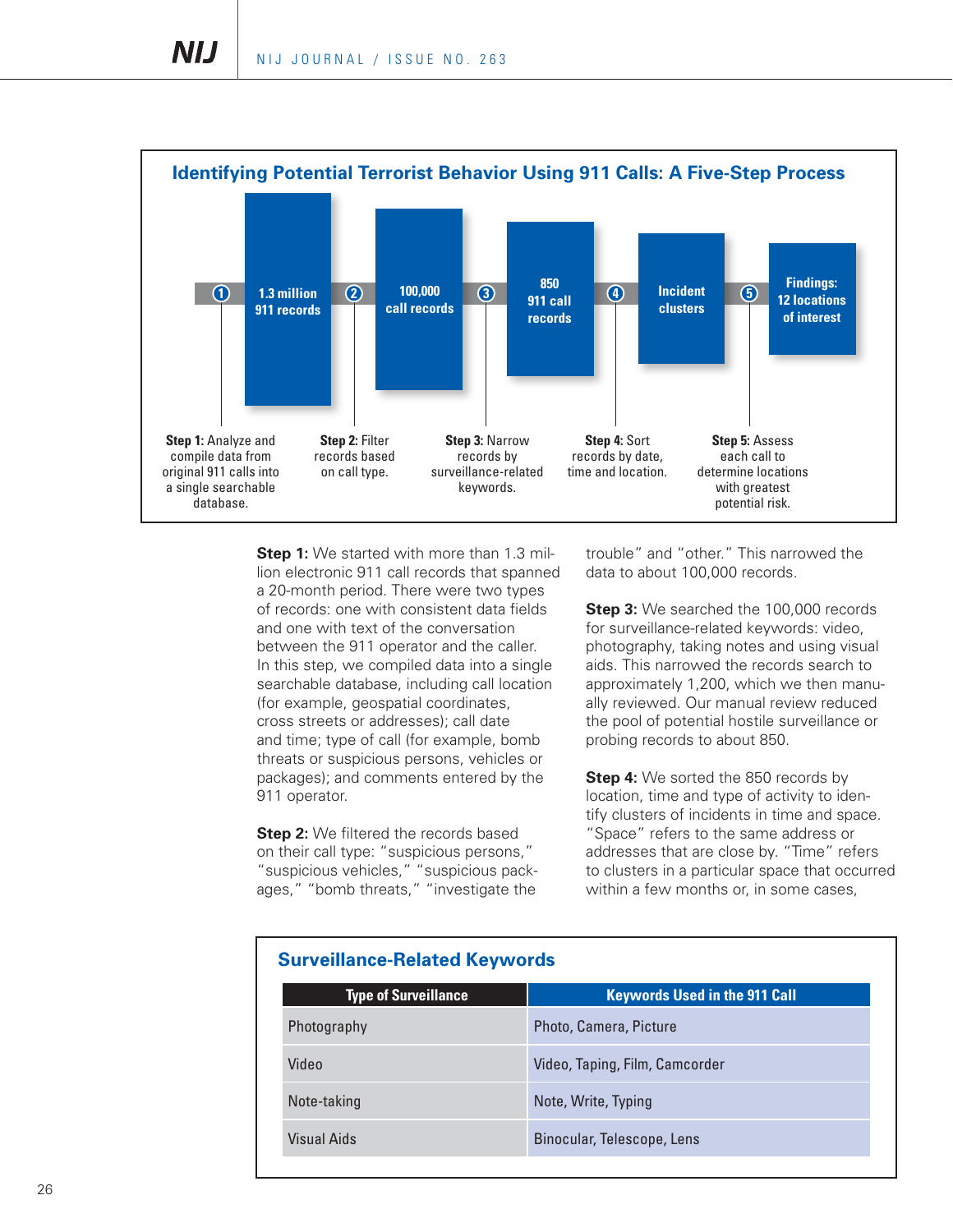| <b>Location of</b><br><b>Interest</b>       | <b>Evidence Indicating Possible</b><br><b>Terrorist Surveillance</b>                                                                                                                         | <b>Evidence Mitigating Against</b><br><b>Possible Terrorist Surveillance</b>                                                          |
|---------------------------------------------|----------------------------------------------------------------------------------------------------------------------------------------------------------------------------------------------|---------------------------------------------------------------------------------------------------------------------------------------|
| <b>Highway</b><br>bridges and<br>overpasses | • 16 incidents in 6 clusters.<br>• 3 additional calls (not in the<br>6 clusters) for trespassing in<br>bridge infrastructure.<br>• Disruption to this area would<br>have major consequences. | • Stopped cars and people on<br>highways are more likely to be<br>hepiton<br>• Site provides scenic views for<br>tourists.            |
| <b>Highway tunnels</b><br>and exits         | $\bullet$ 9 incidents.<br>5 of these 9 incidents were<br>similar calls for a man taking<br>pictures of traffic.                                                                              | • Stopped cars and people are<br>more likely to be noticed.<br>Cluster is comparatively old<br>$\bullet$<br>(calls occurred in 2005). |
| <b>Military facilities</b>                  | • 9 incidents, most concerned<br>people taking pictures of the<br>facilities from a highway or a<br>bridge.                                                                                  | • Stopped cars and people on<br>highways are more likely to be<br>noticed.<br>• Sites provide scenic views for<br>tourists.           |
| <b>Hospital</b>                             | • 2 calls about a woman taking<br>photos; 1 involved a chemical<br>facility.                                                                                                                 | • Cluster is comparatively old<br>(calls occurred in 2005).                                                                           |
| <b>Power plant</b>                          | • 3 calls for taking photos of a<br>power plant.                                                                                                                                             | • Cluster is comparatively old<br>(calls occurred in 2005).                                                                           |

days. Incident locations were plotted using geographic software to find geographic clusters. We also looked for spikes in potential surveillance incidents across similar types of locations, such as hotels, hospitals and other types of landmarks and infrastructure.

**Step 5:** We assessed the risk of each call to identify locations of greatest potential risk. In consultation with MPD, we developed a risk-assessment framework that assigned a score to the potential preoperational surveillance incidents based on a 10-point scale. We used four main factors to assess risk:

- $\blacksquare$  Is the incident atypical, or can it be easily explained by tourist activities, albeit somewhat unusual activities, such as taking pictures of a bridge?
- $\blacksquare$  Is the location attractive for an attack? For example, is it a well-known landmark? Could an attack result in significant casualties?
- same target?
- Was a police report filed?

Is the call part of a larger cluster for the<br>
same target?<br>
Is the same target?<br>
Is the same target?<br>
Is the same target?<br>
Is the same target?<br>
Is the same target?<br>
Is the corresponding at the scores, we identified 12<br>
Ica Looking at the scores, we identified 12 locations that had multiple incidents and were assessed to be at moderate risk or higher; these became our "locations of interest." We searched for additional evidence that the locations of interest were, in fact, being targeted. We queried the database for all calls that involved suspicious activity at these locations, even calls that had been previously filtered out. We reviewed every incident at those locations for any additional incident potentially related to surveillance or probing.

## **What Was identified?**

This five-step process reduced the amount of information to a manageable level for a human analyst. Out of the more than 1.3 million calls that initially went into the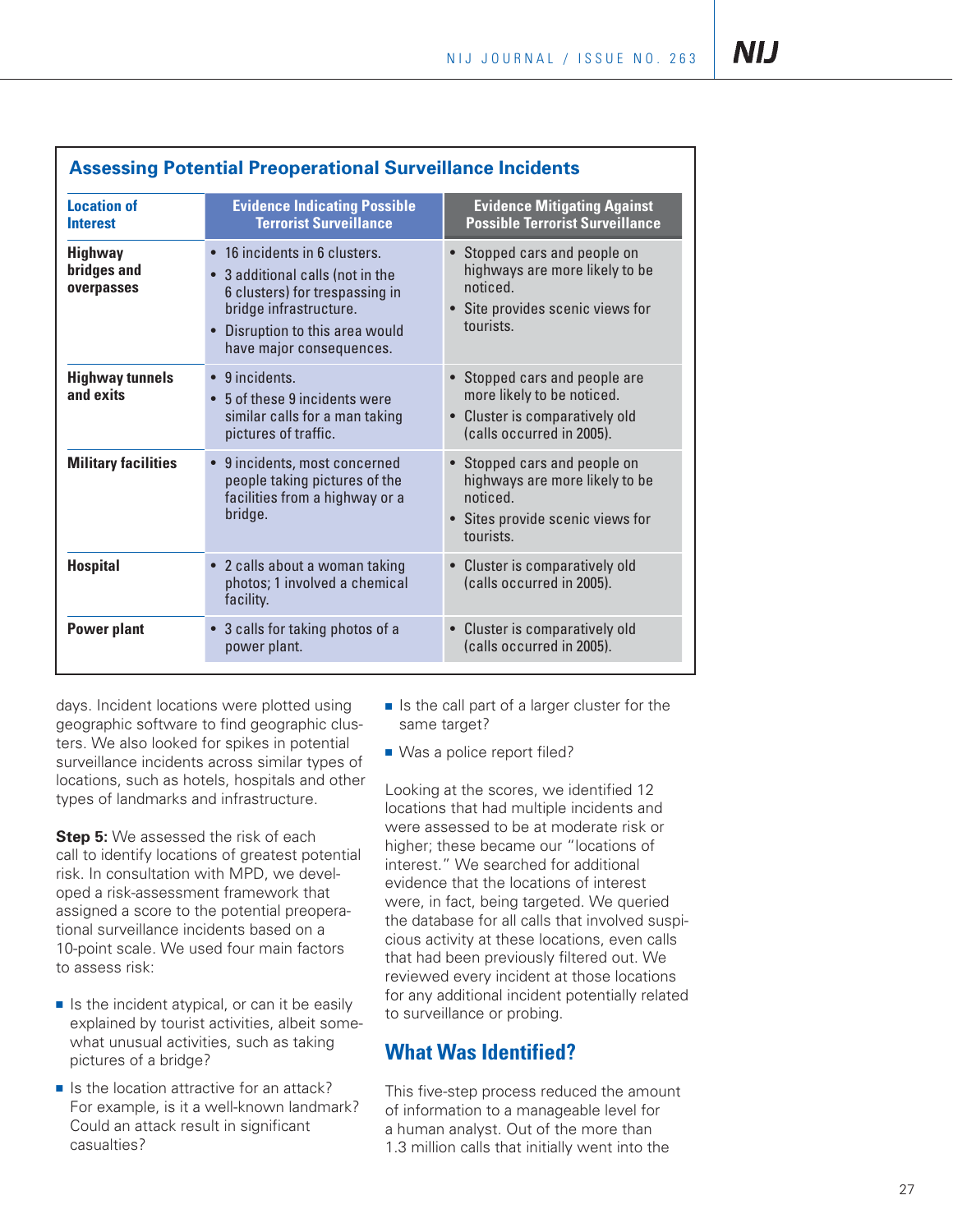NIJ

*This five-step process reduced the amount of information to a manageable level for a human analyst. Out of the more than 1.3 million calls that initially went into the database, 175 calls for 12 locations were identified as potentially related to preoperational terrorist activities.* 

> database, 175 calls for 12 locations were identified as potentially related to preoperational terrorist activities.

> We looked at the evidence indicating possible terrorist surveillance for each location and the evidence mitigating against it being terrorist related. Evidence that locations of interest were potentially being targeted included having a cluster of recognized incidents within a small defined area. Evidence that mitigated against a location being a target included other likely explanations for the behavior.

Based on the evidence, we identified five areas from the 12 locations of interest that warranted further investigation (see "Assessing Potential Preoperational Surveillance Incidents," page 27). MPD staff determined that some of the incidents could be explained by routine tourist behavior. For example, it was likely that most of the

#### **About the Authors**

Kevin J. Strom, Ph.D., is a senior scientist in RTI International's Crime, Violence and Justice Program. His research has focused on law enforcement responses to community violence and interagency coordination in response to terrorism.

John Hollywood, Ph.D., is an operations researcher in RTI International's Crime, Violence and Justice Program. He has more than 10 years of experience in justice, counterterrorism, counterinsurgency and intelligence research, including developing concepts for counterterrorism intelligence analysis.

Mark Pope is a research analyst in RTI International's Crime, Violence and Justice Program. He has more than eight years of experience in criminal justice research, including using information technology to develop data-driven responses to crime.

highway and bridge incidents were tourists taking photos, despite some personal risk from traffic. However, cases of trespassing within a bridge infrastructure (underneath the bridge or within the bridge support structure) were cause for concern.

## **What Are the Next Steps?**

The Office of the Director of National Intelligence is working toward establishing a nationwide capacity to gather, analyze and share terrorism-related suspicious activity reports. This evolving process also seeks to ensure that privacy is protected and civil liberties are guarded.<sup>8</sup>

Developing a systematic approach for monitoring 911 calls for suspicious activity is important for our nation's homeland security. We cannot rely solely on an alert patrol officer or 911 dispatcher to identify relevant cases; rather, we need an automated process for filtering calls related to potential terrorist activity from the large volume of 911 calls. Recently, important steps have been taken in outlining the basic processes for standardizing the gathering, processing and analysis of suspicious activity by law enforcement agencies.<sup>9</sup> Our study addressed two aspects of these processes: As described above, we first developed and tested a method for filtering 911 call data to isolate those records most likely associated with potential terrorist-related activities; then we used a straightforward analytic process that does not require specialized software.

Plans are under way to continue to refine this method by automating some of the data-processing steps and testing it in additional U.S. jurisdictions. As our study demonstrated, analyzing 911 call data can reveal previously unknown information or shed light on existing information to help identify high-risk locations within and across cities. More broadly, information identified from 911 data and other sources can be used to establish a baseline level of suspicious activity in a jurisdiction that can be monitored over time.

This method for analyzing 911 calls might also be used in traditional ("predictive